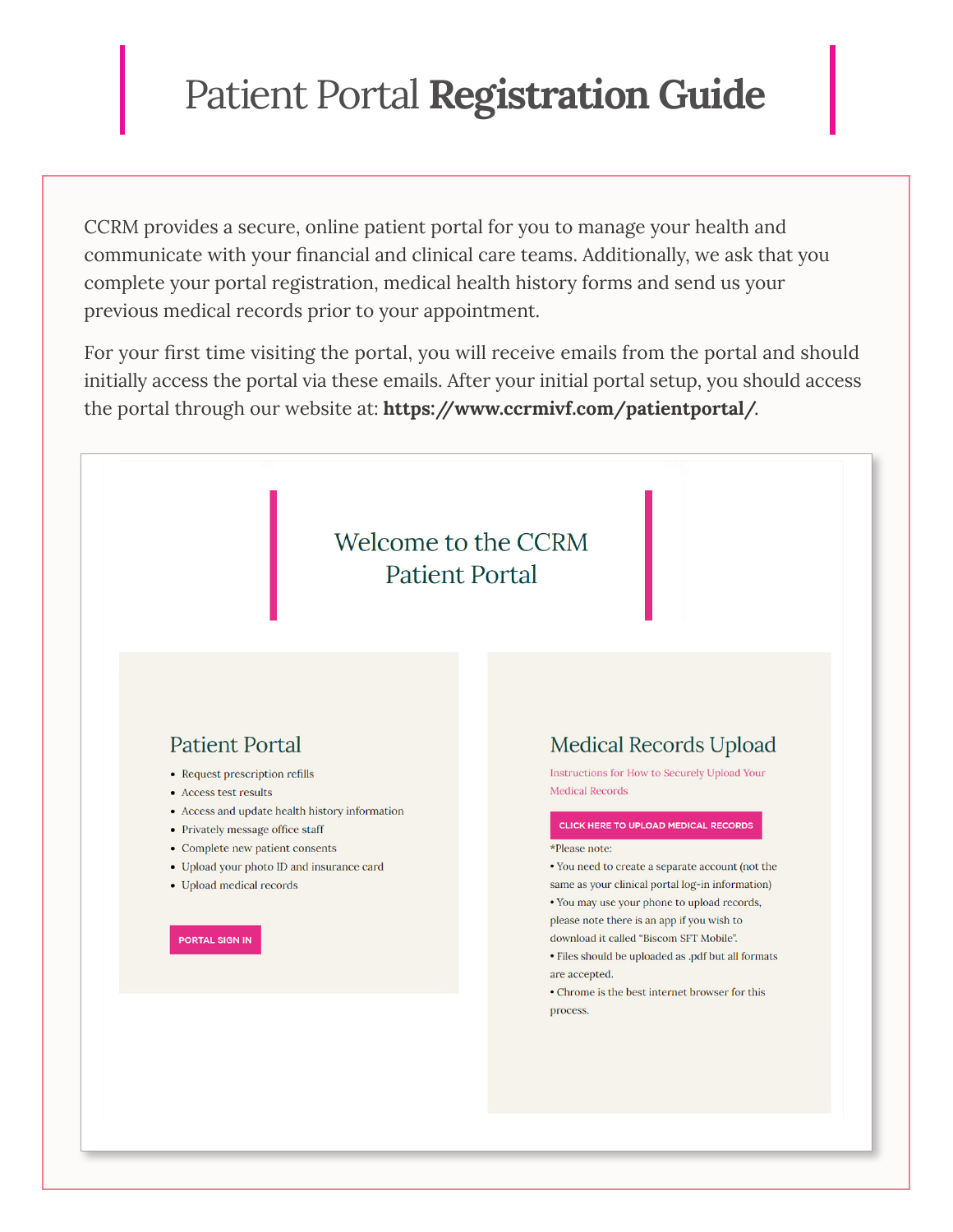## Setting Up **Your Portal Account**

You can create your portal account from your smart phone or computer. It is recommended to use Google Chrome to access your portal if creating your portal account from your computer.

1 Within 24-48 hours of scheduling your appointment you will receive an email from the Patient Portal. Select the "Sign Up!" button.

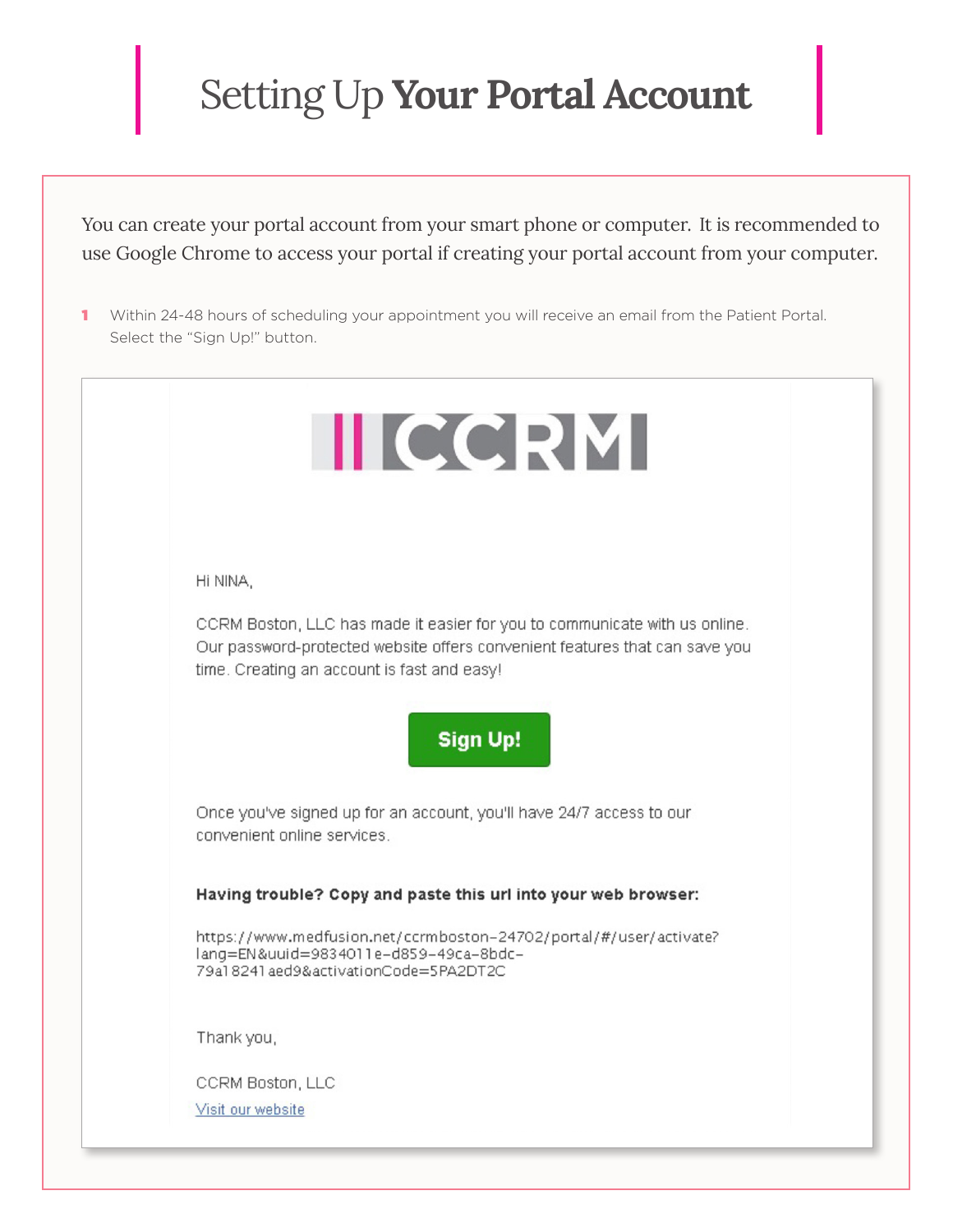2 You'll be asked to verify your zip code and date of birth. Enter the information and select continue.

| <b>IIICCRM</b><br><b>BOSTON</b>                                                                                                     |
|-------------------------------------------------------------------------------------------------------------------------------------|
| Please Verify Some Information<br>Please enter your date of birth and zip code so that we can verify you.<br>ZIP code               |
| Date of birth<br>Month<br>$\overline{\mathbf{v}}$<br>Day<br>Year                                                                    |
| Continue<br>Cancel                                                                                                                  |
| med <b>fusi</b> On<br>@ 2020 Medfusion, Inc. All rights reserved. All other trademarks are the property of their respective owners. |

<sup>3</sup> Create your user name, password, secret question and answer, and enter your phone number. Select the "Enter Portal" button.

| ۷                   |
|---------------------|
|                     |
|                     |
|                     |
|                     |
|                     |
| Type<br>Mobile<br>٧ |
|                     |
|                     |
|                     |
|                     |
|                     |

4 Your patient portal account will now be registered and you will be directed to the patient portal homepage.